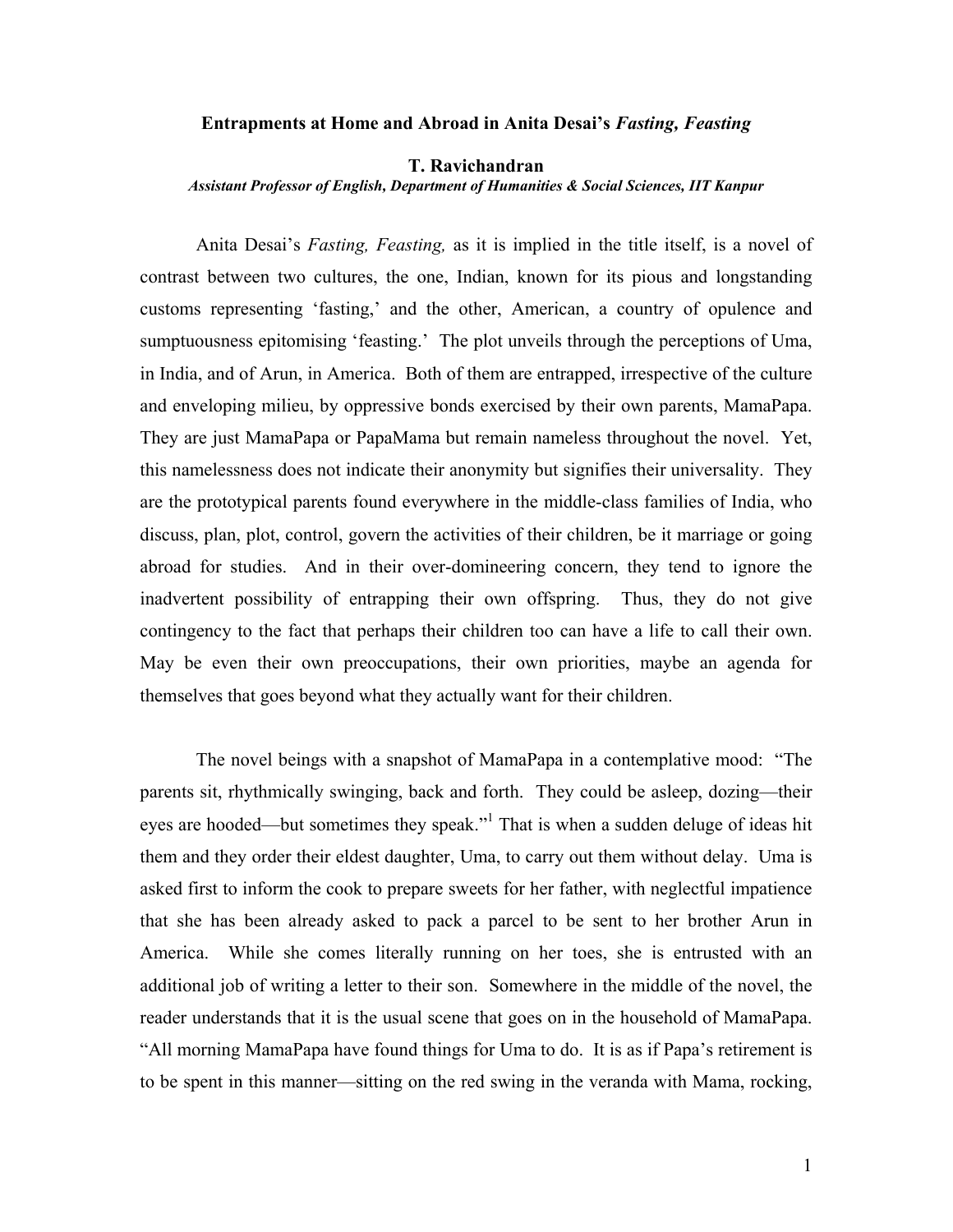and finding ways to keep Uma occupied. As long as they can do that, they themselves feel busy and occupied"(133). In this manner, living under the demanding rule of MamaPapa, Uma is repressed, suppressed and is imprisoned at home. The first part of the novel tells us in a flashback as how she became a reluctant victim of entrapment at home. The second part of the novel shows how her brother Arun, who leaves his home for higher studies, but feels trapped by the very education that is meant to liberate him.

 Usually, at home, it would be an oppressive atmosphere even if one of the parents is overpowering. With regard to Uma, both of her parents appear to have merged into a single identity MamaPapa/PapaMama, as if they have a "Siamese twin existence"(6). Hence, whenever MamaPapa say something, and whoever says it, it comes with double the intensity and power that it cannot be defied at all. "Having fused into one, they had gained so much in substance, in stature, in authority, that they loomed large enough as it was; they did not need separate histories and backgrounds to make them even more immense"(6). Despite a slight variation in the roles they have chosen to play, Papa's of "scowling" and "Mama's scolding"(10), in terms of opinion, they never differed from each other. Therefore, if one refused there would not be any "point in appealing to the other parent for a different verdict: none was expected, or given"(14).

Further more, the women are not allowed for outings usually, but when Papa feels that the women laze around the house too much, then they would be taken to the park for walk. On one such occasion, Uma gets easily distracted and fails to keep pace with her Papa. Though Papa is far away, and she is left in the company of Mama, she would not dare attempt to buy some eatables on her wish though it is highly tempting: "Uma finds saliva gathering at the corners of her mouth at the smell of the spiced, roasted gram but decides to say nothing"(12-13). In the end, Uma is blamed for being "slow" when all the while Uma could not reconcile herself as why they are hurrying just to go back home. Likewise, the children are not allowed to have any sense of privacy even when they have grown-up. They are not allowed to shut any doors in the household. For this meant secrets, especially nasty secrets, which are impermissible: "It meant authority would come stalking in and make a search to seize upon the nastiness, the unclean blot"(15).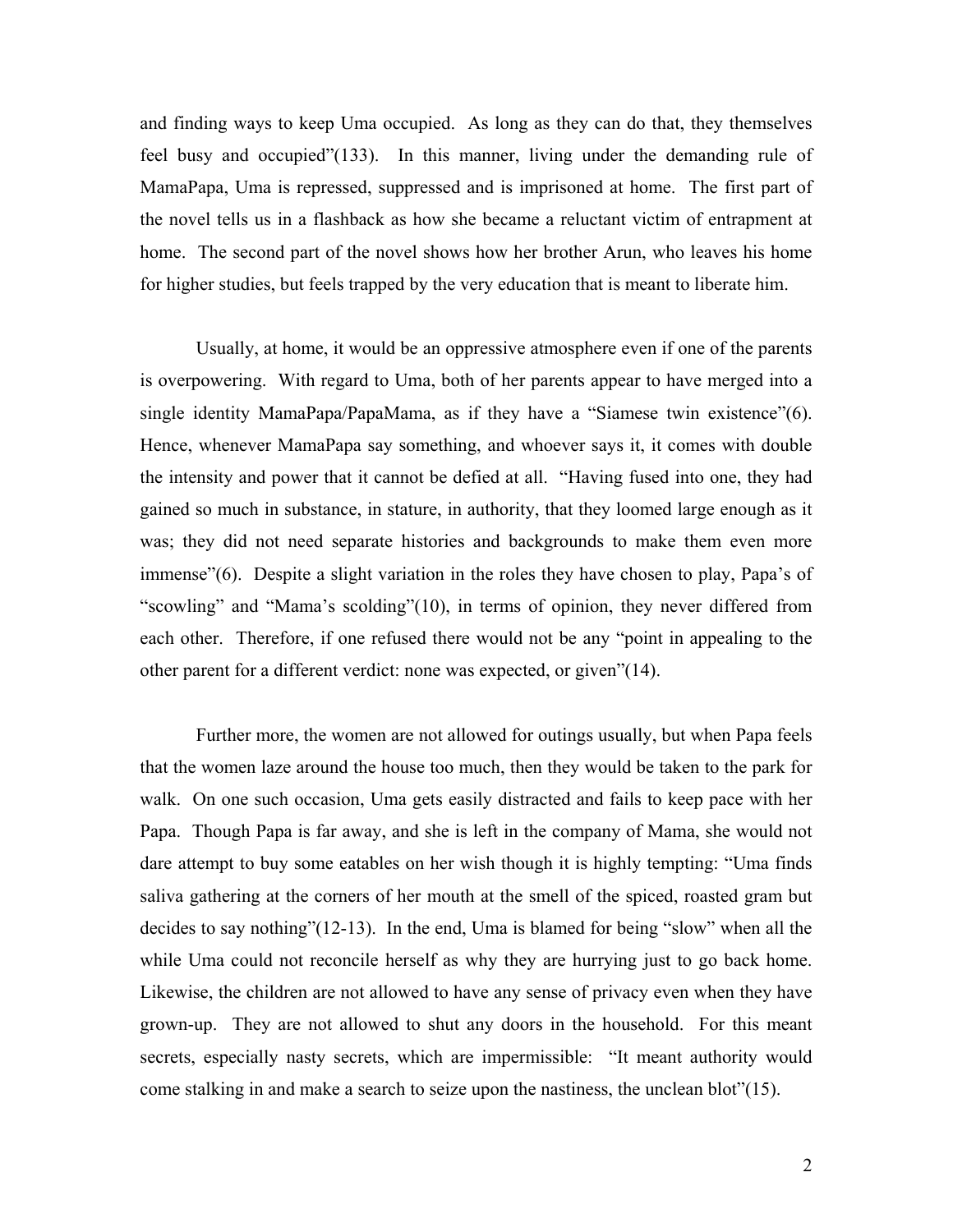MamaPapa also decide which of their children should have education and how much of it. As far as Uma is concerned, a pleasant escape from her claustrophobic conditions at home is her school-going. The convent school for her is "streaked with golden promise"(20). Hence, she always goes early to the school and later finds some excuse to linger there for longer time. Conversely, she feels deprived during dull weekends when she is left at home: "There were the wretched weekends when she was plucked back into the trivialities of her home, which seemed *a denial*, *a negation of life* as it ought to be, somber and splendid, and then the endless summer vacation when the heat reduced even that pointless existence to further *vacuity*"(21) (emphases added). Regardless of Uma's verve for convent education, she is forced to stop going to school when Mama gives birth to the third baby, Arun. Even as Uma shows disagreement, she is coaxed, cajoled and finally threatened to accept her Mama's decision:

'But ayah can do this—ayah can do that—' Uma tried to protest when the orders began to come thick and fast. This made Mama look stern again. 'You know we can't leave the baby to the servant,' she said severely. 'He needs proper attention.' When Uma pointed out that ayah had looked after her and Aruna as babies, Mama's expression made it clear it was quite a different matter now, and she repeated threateningly: 'Proper attention' (31).

Later, Uma looks forward towards her marriage to give her the much-needed relief, yet, unfortunately, she returns home frustrated after a deceitful marriage and subsequent divorce. Back at home, she gets a rare, job offer through Dr. Dutt, but MamaPapa refuse to send her. When Dr. Dutt persists on taking Uma for the job, Mama lies of an illness for which she needs Uma to nurse her. In like manner, when Uma receives an invitation for a coffee party from Mrs. O'Henry, MamaPapa refuse to send her to the party because of the apprehension that Mrs. O'Henry might ensnare her and convert her into a Christian nun.

 Reduced thus to a baby-sitter at her earlier days and an unpaid servant for her self-centred parents for the rest of her life, Uma finds no escape from her entrapment. Uma experiences, however, a brief repose of happiness and freedom once when she is allowed to accompany her ailing aunt, Mira-Masi, on her pilgrimage. During her stay at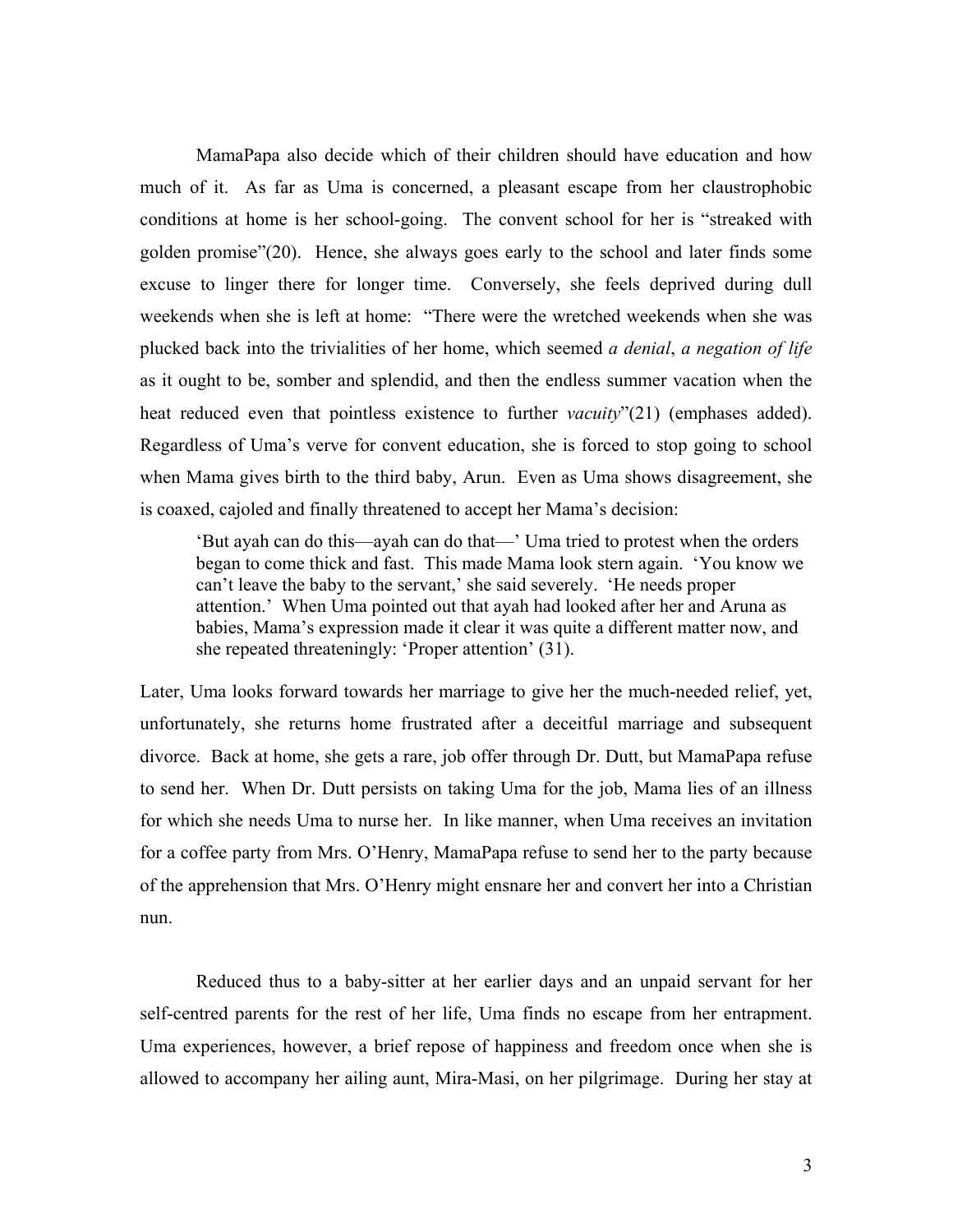night in an ashram, Uma finds a strange link of her life with the barks and howls of the dogs:

At night she lay quietly on her mat, listening to the ashram dog bark. Then other dogs in distant villages, out along the river bed and over in the pampas grass, or in wayside shacks and hovels by the highway—barked back. They howled long messages to each other. Their messages traveled back and forth through the night darkness which was total, absolute. Gradually the barks sank into it and drowned. Then it was silent. That was what Uma felt her own life to have been—full of barks, howls, messages, and now—silence (61).

At this juncture, one is reminded of Anita Desai's characteristic way of making her internally turbulent protagonists find expression by association with external surroundings. Thus, for instance, in *Cry, the Peacock*, Maya's feelings of isolation and longings are coupled with those of the crying of the peacocks. Still, one locates a kind of sublimity in the agonised inner cry of Maya when it is likened with peacocks. When Uma's pain is related to the barks and howls of dogs, the poetry of Maya's anguish is to be seen in sharp contrast to that of the excruciating poverty of Uma's entrapment.

 Catering to the whims and fancies of MamaPapa, but keeping her remorse selfcontained, at one point of the novel, Uma feels utterly friendless and alone, even when she is at home and surrounded by her MamaPapa. In desperation, she thinks of writing a letter to a friend to share her grief but it only ends up with the realisation that she has none to confide with:

 She could write a letter to a friend—a private message of despair, dissatisfaction, yearning; she has a packet of notepaper, pale violet with a pink rose embossed in the corner—but who is the friend? Mrs. Joshi? But since she lives next door, she would be surprised. Aruna? But Aruna would pay no attention, she is too busy. Cousin Ramu? Where *was* he? Had his farm swallowed him up? And Anamika—had marriage *devoured* her? (134).

 However, it would be wrong to presuppose that Anita Desai shows Uma's unattractiveness, clumsiness and dullness of mind as causes for her entrapment. Uma's polar opposite, her graceful, beautiful and brilliant cousin, Anamika's confinement is more poignant. While Uma's failure in her school exams pressurises her to stay at home, Anamika does so excellently in her final school exams, that she wins a scholarship to Oxford. Yet, Anamika lives in a patriarchal society that considers higher education to be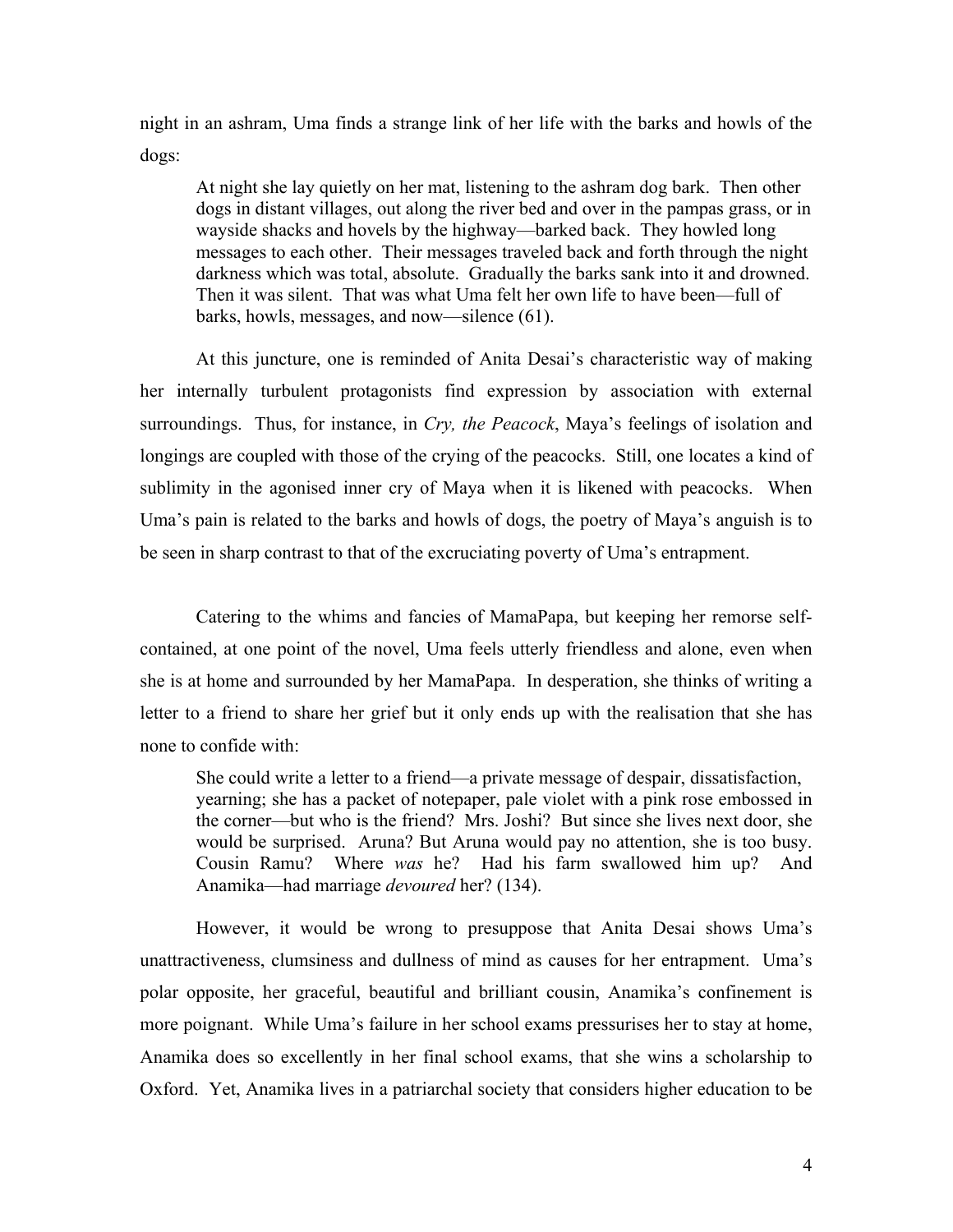the prerogative of males, and marriage as the major preoccupation of females. The scholarship obtained is used only as a means to win her a husband who is considered an equal to the family's prestige. Anamica's parents are unperturbed by the fact that he is so much older than her, so grim-faced and conscious of his own superiority, and is "totally impervious to Anamika's beauty and grace and distinction" (70). But it is Anamica, who starts another life of entrapment the moment she enters her in-laws' house. Anamica's husband is a typical 'Mama's boy' to the extent he could be a silent witness to his mother's beating of his wife regularly. Anamica, who won scholarship to Oxford, spends her entire time in the kitchen cooking for a very large family that eats in shifts—"first the men, then the children, finally the women"(70). After a miscarriage, which followed a brutal beating, and the belief that she could not bear more children, finally, the family ties her up in a nylon saree, pours the kerosene over her, and burns her to death.

 Here again Desai is not implying that the un-burnt brides and the well-settled ones may live a content life. In this regard, she portrays the story of Aruna, Uma's smart and pretty younger sister who makes a discreet choice and marries "the wisest, … the handsomest, the richest, the most exciting of the suitors who presented themselves"(101). Aruna's marriage to Arvind who has a job in Bombay and a flat in a housing block in Juhu, facing the beach is just a like a dream-come-true. Yet to live that dream-life fully she transforms herself and desperately seeks to introduce change in the lives of others. She cuts her hair, takes her make-up kit wherever she goes, and calls her sister and mother as 'villagers' once they refuse to accept her sophisticated and flashy style of life. For that reason, she avoids visiting her parents' home and the rare occasions of her short visits are spent in blaming the untidiness of the surrounding and the inhabitants. Even she goes to the extent of scolding her husband when he splits tea in his saucer, or wears a shirt, which does not match, with his trousers.

In this way, Aruna's entrapment is different from the rest. She has liberated herself from the customs and dominating home rules that bind the rest of the characters like Uma and Anamica. Yet, in negating those codes, she ensnares herself in her mad pursuit towards a vision of perfection. And in order to reach that perfection she needs to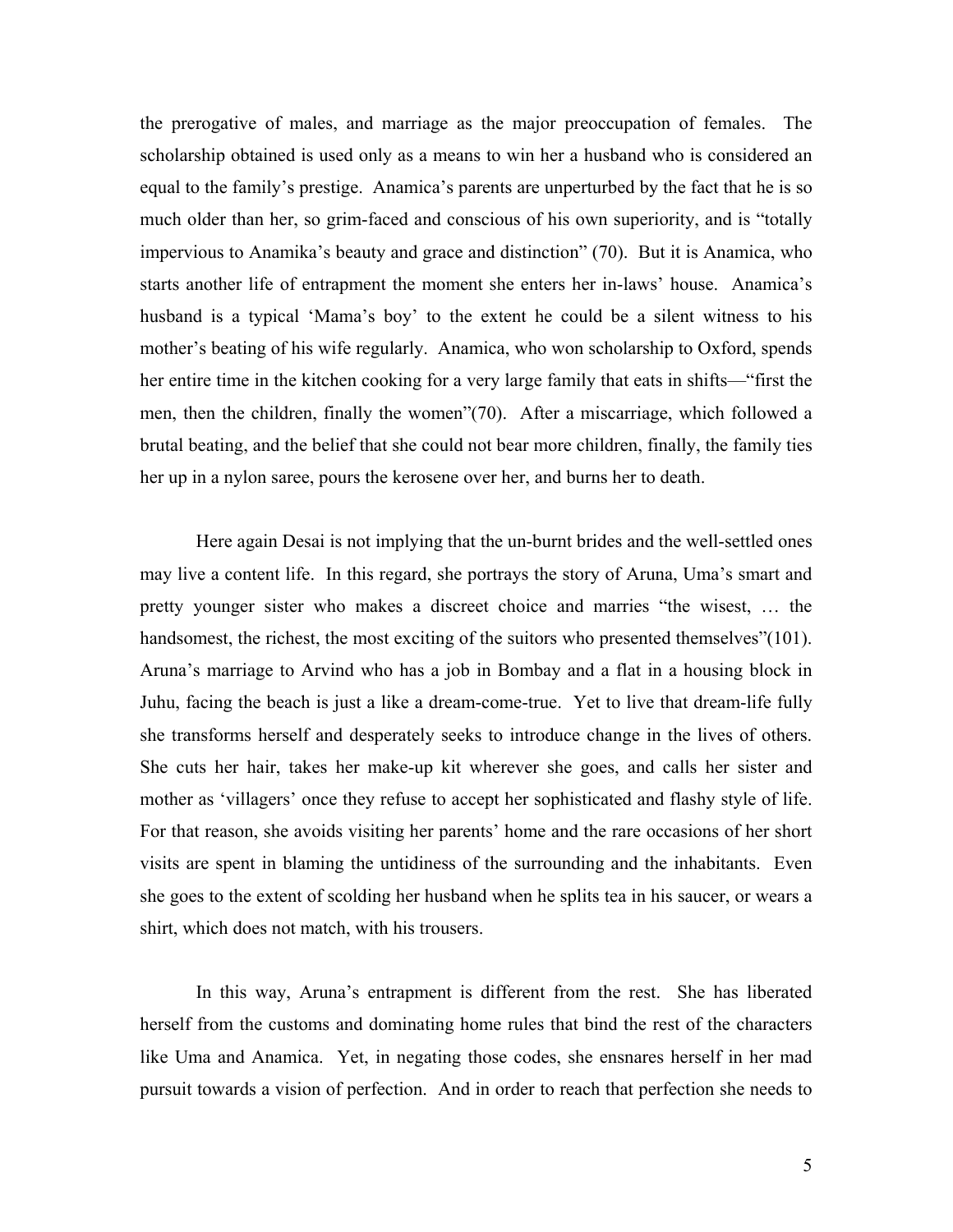constantly uncover and rectify the flaws of her own family as well as of Arvind's. When none other than Uma sees through the entrapment of Aruna, she feels pity for her:

 Seeing Aruna vexed to the point of tears because the cook's pudding had sunk and spread instead of remaining upright and solid, or because Arvind had come to dinner in his bedroom slippers, or Papa was wearing a t-shirt with a hole under one arm, Uma felt pity for her: was this the realm of ease and comfort for which Aruna had always pined and that some might say she had attained? Certainly it brought her no pleasure: there was always a crease of discontent between her eyebrows and an agitation that made her eyelids flutter, disturbing Uma who noticed it (109).

 While Uma, Anamica, Aruna present the female versions of entrapment in *Fasting, Feasting*, Arun pictures the male version of it. Unlike his sisters, right from his birth, Arun desists eating the food of his family which is symbolic of its values. Much to the dismay of his father, he shows his preference for vegetarian food. Simply because it revolutionised the life-style of his father, Arun can not be forced to eat non-vegetarian food. This, of course, is a cause of disappointment for Papa:

 Papa was always scornful of those of their relatives who came to visit and insisted on clinging to their cereal-and vegetable-eating ways, shying away from the meat dishes Papa insisted on having cooked for dinner. Now his own son, his one son, displayed this completely baffling desire to return to the ways of his forefathers, meek and puny men who had got nowhere in life. Papa was deeply vexed (32- 33).

Nonetheless, Arun cannot fully come out of the clutches of Papa, especially, in terms of his education. And ironic enough, it is education, which instead of offering the desired autonomy, paves way for Arun's entrapment.

 Papa, in order to give "the best, the most, the highest" (119) education for his son, takes charge of Arun's life from his childhood. Although Arun's school examinations are over, Papa cannot allow him to go to his sister's house in Bombay during holidays, since he has planned that time for taking up entrance examinations and preparation for sending applications to go abroad for 'higher studies'. However, in the eyes of Aruna, her father's manic determination to get a foreign scholarship for Arun, is actually on account of his unfulfilled dreams, which he tries to impose on his son. That is why, when the letter of acceptance from Massachusetts finally arrives, it stirs no emotions in Arun: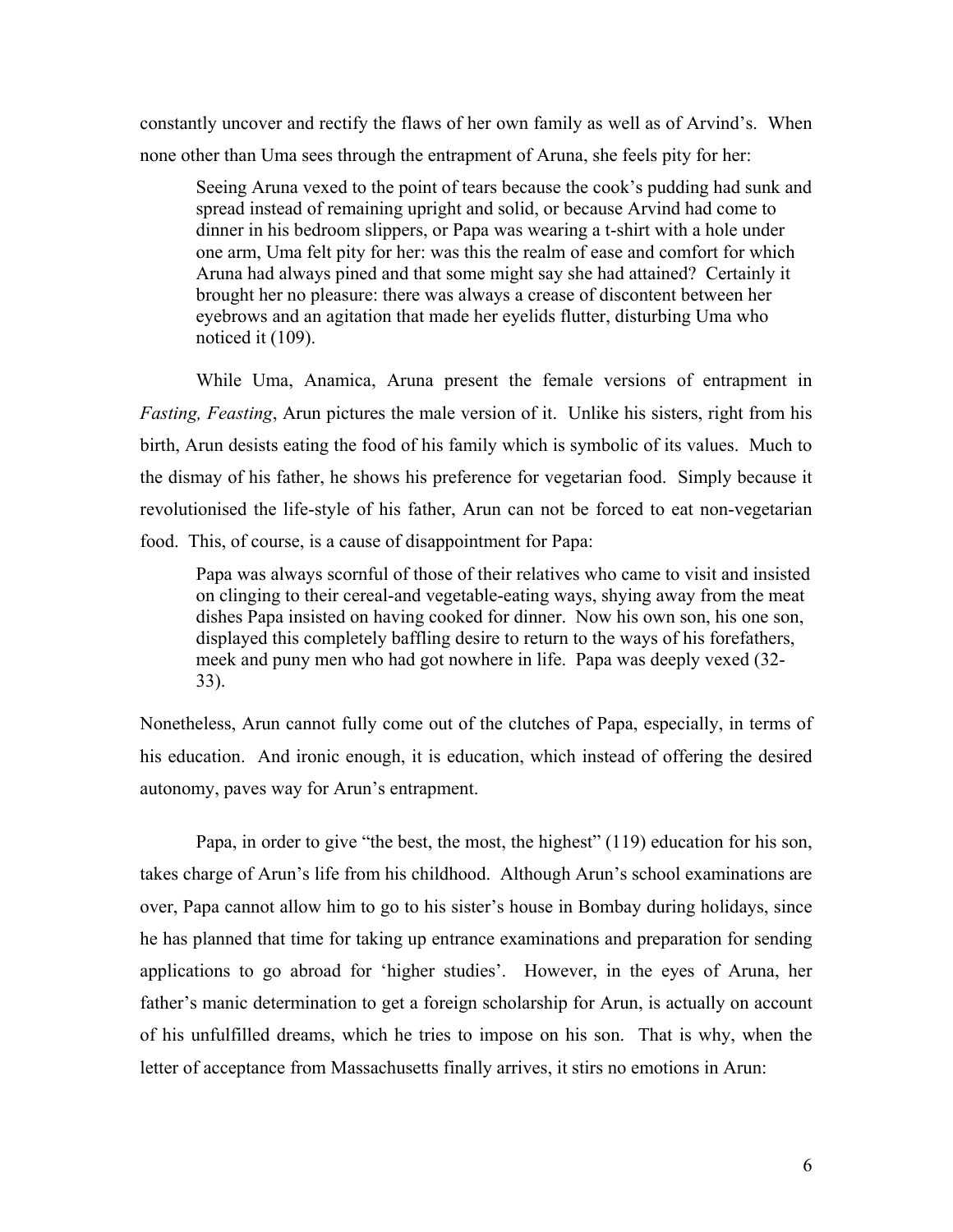Uma watched Arun too, when he read the fateful letter. She watched and searched for an expression, of relief, of joy, doubt, fear, anything at all. But there was none.... There was nothing else—not the hint of a smile, frown, laugh or anything: these had been ground down till they had disappeared. This blank face now stared at the letter and faced another phase of his existence arranged for him by Papa (121).

As a reviewer rightly observes, "With a deft touch, Desai shows us that MamaPapa's ambitions for Arun are as stifling as their lack of ambition for Uma,  $\ldots$ <sup>2</sup> From America, Arun's letters come just to indicate his endurance and survival. His messages are diluted, and are devoid of any emotion and substance. "The most personal note he struck was a poignant, frequently repeated complaint: 'The food is not very good'" (123).

The ties, though invisible, are so overwhelming that even in a country that feasts on individuality, Arun fails to manifest his identity as an individual. Caught in the prison house of his own family's food habits, he can neither nourish the alien food nor develop a sense of belonging with Patton's family that shelters him during his vacation. The smell of the raw meat being charred over the fire by Mr. Patton for steak or hamburger is loathsome for Arun. Conversely, Mr. Patton fails to understand why Arun really refuses to eat a good piece of meat. While Mrs. Patton symphathises with Arun, and gives him the vegetarian food items, particularly tomato slices and lettuce on bread, Arun finds them detestable too. Because he thinks that "in his time in America he has developed a hearty abhorrence for the raw foods everyone here thinks the natural diet of a vegetarian"(167). Hence when Mrs. Patton, quite satisfied with her job of a host, watches him eating with pride and complicity,

 Arun ate with an expression of woe and a sense of mistreatment. How was he to tell Mrs. Patton that these were not the foods that figured in his culture? That his digestive system did not know how to turn them into nourishment? (184-185).

Where Mrs. Patton's daughter, Melanie, bluntly says she finds the food revolting, and refuses to taste it, Arun has to helplessly eat it. Melanie, however, suffers from bulimia—a disorder in which overeating alternates with self-induced vomiting, fasting, etc. Her bulimia, along with her mother's frenzy for buying food items to fill the freezer, signifies the consumerist society that she hails from, where excess becomes the malady. This seen in contrast to Rod, the fitness fanatic, who spends all his time and energy in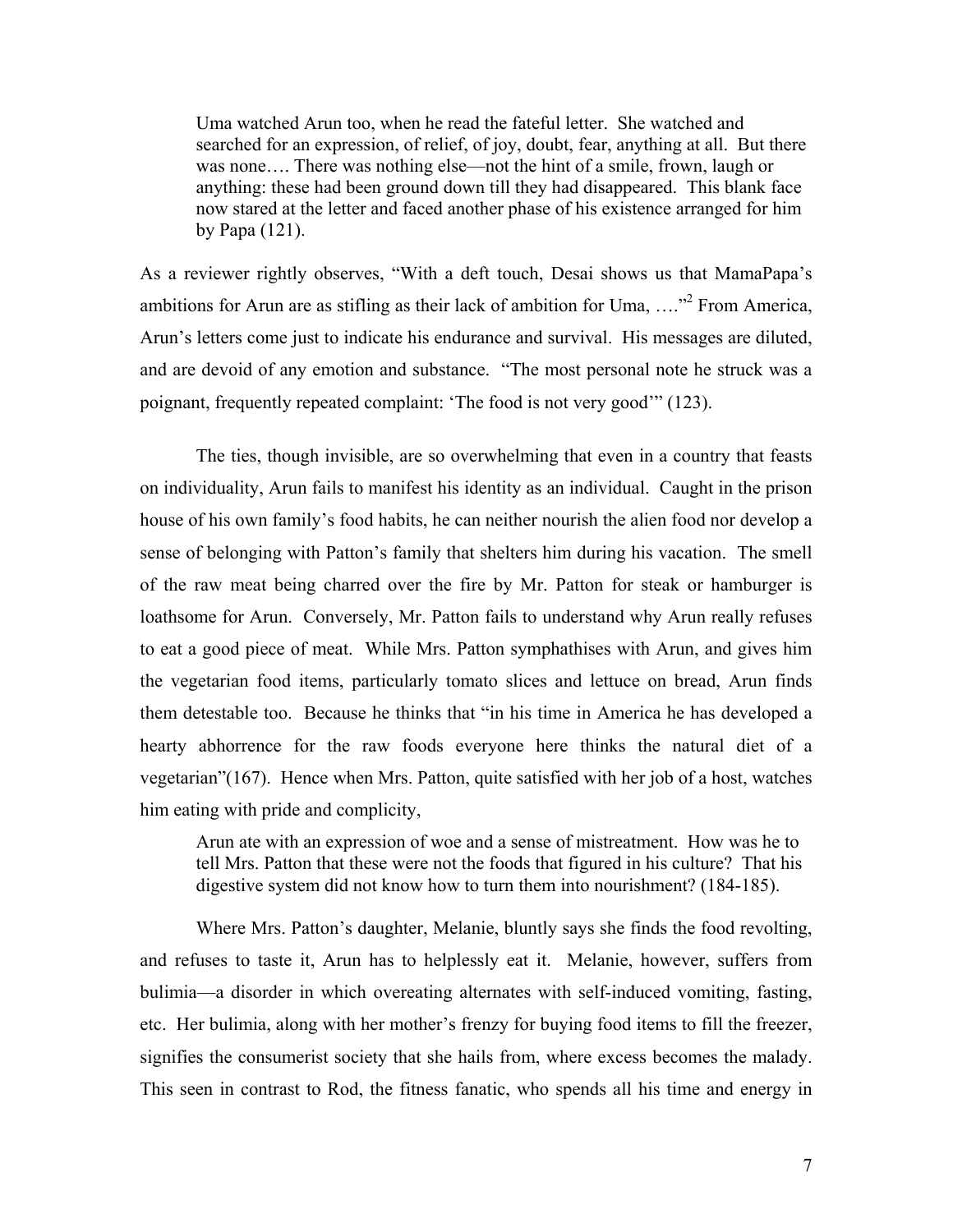jogging, baffles Arun who wonders that "one can't tell what is more dangerous in this country, the pursuit of health or of sickness"(204-205). He apprehends that like Melanie, who eats, vomits and lies on her vomit most of the time, the people of her country too, go through an inexplicable pain and a real hunger. Yet he cannot reconcile his mind to the unanswerable question: "But what hunger a person so sated can feel?"(224).

 Anita Desai, in portraying the stories of entrapment in *Fasting, Feasting*, presents one version after another; each contributing together to a master version, and each simultaneously subverting the other towards an open and contingent version. Accordingly, in the story of Uma, we find her unattractiveness leading to her eventual entrapment. Yet, if we pass a final verdict on this account, we would be proved erroneous since Desai presents the versions of Aruna and Anamica, Uma's appealing sister and charming cousin, respectively. Beauty cannot offer them escape from entrapments; in truth, it is rather their good looks that victimise them. Further, if we think again that it is Uma's lack of education that has led to her entrapped situation, Desai presents us the subversion of Anamica, where foreign scholarship fetches her an equal match but fails to provide her the required escape, it suffocates and kills her literally. In like manner, if as Uma thinks, "A CAREER. Leaving home. Living alone" (130) would bring in the necessary freedom from entrapment, Desai presents us the story of Arun, who leaves home, lives alone for a career but feels the pangs of entrapment despite it.

 Also, in providing a male version through the story of Arun's entrapment, Desai negates any feministic verdict based on the other female versions of entrapment that is likely to put the blame on the patriarchal, male-centred society. Thus, Anita Desai, often described as one of the finest writers of this country, has moved from her earlier, typical way of sympathising with her characters, females especially, to a different level of sensibility now. Where it would be easy to presuppose her overt feministic concerns in a novel like *Cry, the Peacock*, it would be unwise to approach her *Fasting, Feasting* with any such preconceived notions. Desai herself speaks out in a recent interview that she has been deliberately shifting her focus from female characters to male characters. She